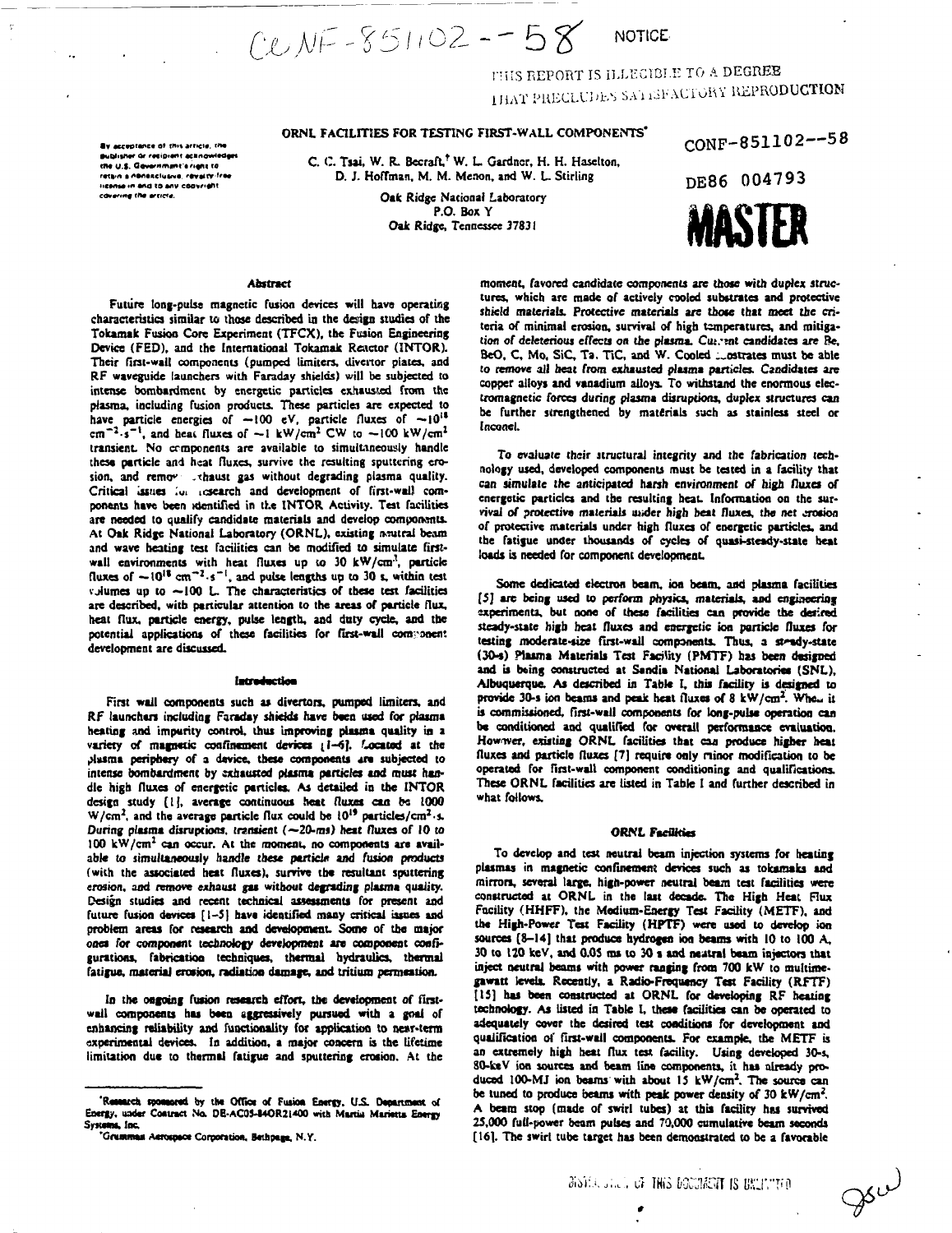|                                                                                                        |                      | SNL-Albuquerque facility |                        |                                                       |               |  |
|--------------------------------------------------------------------------------------------------------|----------------------|--------------------------|------------------------|-------------------------------------------------------|---------------|--|
|                                                                                                        | HHFF                 | <b>HPTF</b><br>(HPFF)    | <b>METF</b><br>(EHHFF) | <b>RFTF</b>                                           | PMTF          |  |
| Particle                                                                                               | $He+$ . $H+$         | $He+$ , $H+$ , $D+$ , e  | $H^+$                  | He <sup>+</sup> , H <sup>+</sup> , D <sup>+</sup> , e | $H +$         |  |
| Energy, eV                                                                                             | 30,000               | 100                      | 80,000                 | 10                                                    | 40,000-80,000 |  |
| Particle flux rate.<br>ions/cm <sup>2</sup> ·s                                                         | 1015                 | $10^{19}$                | 1010                   | $10^{17}$                                             |               |  |
| Power, MW                                                                                              | 0.3                  | 0.3                      | 3                      | 1                                                     | 1.6           |  |
| Peak heat flux.<br>W/cm <sup>2</sup>                                                                   | 8,000                | 1,000                    | 30,000                 | 400                                                   | 8,000         |  |
| Target area, cm <sup>2</sup>                                                                           | 50                   | 1,000                    | 1,000                  | 3,000                                                 | 100-200       |  |
| Pulse length, s                                                                                        | 1.0                  | 60                       | 30                     | cw                                                    | 30            |  |
| Duty cycle, s                                                                                          | 10                   | 150                      | 150                    |                                                       |               |  |
| Active on-time, s/year                                                                                 | $1.4 \times 10^{5}$  | $2.3 \times 10^4$        | $1.2 \times 10^4$      | $5.8 \times 10^4$                                     |               |  |
| Fluence, cm <sup>-2</sup> -year                                                                        | $5.6 \times 10^{23}$ | $23 \times 10^{25}$      | $1.2 \times 10^{24}$   | $6 \times 10^{23}$                                    |               |  |
| Erosion rate, cm/year<br>$He+ + stainless steel$<br>$D^+$ + stainless steel<br>$H^+$ + stainless steel | 0.8<br>0.024         | 15.3<br>1.3<br>0.5       | 0.019                  | 0.2<br>0.10<br>0.007                                  |               |  |
| Heat removal capacity, MW                                                                              | 0.15                 | 10                       | 10                     | 10                                                    | 10            |  |
| <b>Status</b>                                                                                          | Operational          | Operational              | Operational            | Operational                                           | Const action  |  |

Table I. for and olasma facilities

candidate substrate for first-wall components and has passed thermal fatigue tests without deleterious effects.

The capabilities of each facility for testing first-wall components are discussed in this section. Their application to investigations of active cooling techniques, heat flux handling capability, material survivability, net erosion, and fabrication techniques (such as cladding, bonding, and coating) is also described.

### **High Heat Fact Facility**

The HHFF can produce hydrogen and helium ion beams with a peak power density approaching 10 kW/cm<sup>2</sup>. Its peak power density is well above that of existing lon facilities in the U.S. High Heat Flux Component Development Program. The HHFF (Fig. 1) uses an ORMAK 10-cm source [8], which was developed to form 30-keV, 10-A, 50-ms ion beams and is now producing 3-s ion beams with energy up to 26 keV, current up to 7 A, and peak power density up to 7  $kW/cm<sup>2</sup>$ . The vacuum system can be evacuated to a base pressure below  $10^{-6}$  torr and maintained at 5  $\times$  10<sup>-4</sup> torr



Figure 1. Test arrangement in the High Heat Flux Facility (HHFF).

during a beam pulse by six 25-cm-diam diffusion pumps with a pumping speed of 12,000 L/s. Many vacuum ports with diameters of 20 and 30 cm provide access for experimental instrumentation. The electronics in this facility offers the flexibility of changing the beam pulse length and the duty factor. In addition, the welldeveloped 10-cm ion sources can reliably produce long-pulse, highheat-flux ion beams for more than 10,000 shots without maintenance. Moreover, the high duty factor (-10%), fast pumpdown time (-1 h), flexibility for changing the experimental setup, and low operating cost make this facility very attractive for concept evaluation and technology development.

In 1982, the ORNL neutral beam program began to develop a 30-s, 80-keV ion source for the Tandem Mirror Fusion Test Facility (MFTF-B). The requirement of good beam optics (divergence below 0.3° HWHM) created a great demand for a beam stop that could handle peak power fluxes of 30 kW/cm<sup>2</sup> for 30 s. Swirl tube cooling technology developed at ORNL in the 1960s [17] was chosen for this application after test of candidate samples of a plain copper tube. a tube with inner fins, and a swirl tube (made of a plain copper tube threaded with a twisted Inconel ribbon). As described in Ref. 16, the swirl tube is best for heat removal and handling peak power density with minimal water flow. Swirl tube heat transfer has been further analyzed for a swirl tube limiter [18]. The analysis indicates that such a limiter can be developed to handle steady-state heat fluxes of  $-i$  kW/cm<sup>2</sup> and transient heat fluxes of several tens of kilowatts per square centimeter.

To develop a reliable Faraday shield for ion cyclotron resonance heating (ICRH) [19], a series of sputtering tests of swirl tubes with different candidate plasma-side (protective) materials was conducted in the HHFF during the last two years [20]. The ion source was used to produce beams with a peak power density of 4 kW/cm<sup>2</sup> and an average power density of  $1.7 \, \text{kW/cm}^2$  over a 13-cm width for the erosion test. Without active cooling, a 0.6-cm-thick stainless steel plate was melted through by a 2-s ion beam pulse at 26 kV and 6 A. However, with active swirl cooling, the candidate materials graphite, TiC, Cr, Ni, Cu, Ag, Au, and Al survived the test. As discussed in Ref. 20, the net erosion was measured by weight loss after sputtering by 2000 shots of 1-s beams. The measured erosion rate of all the materials except TiC is at least three times above the reference value estimated from published data [21]. The best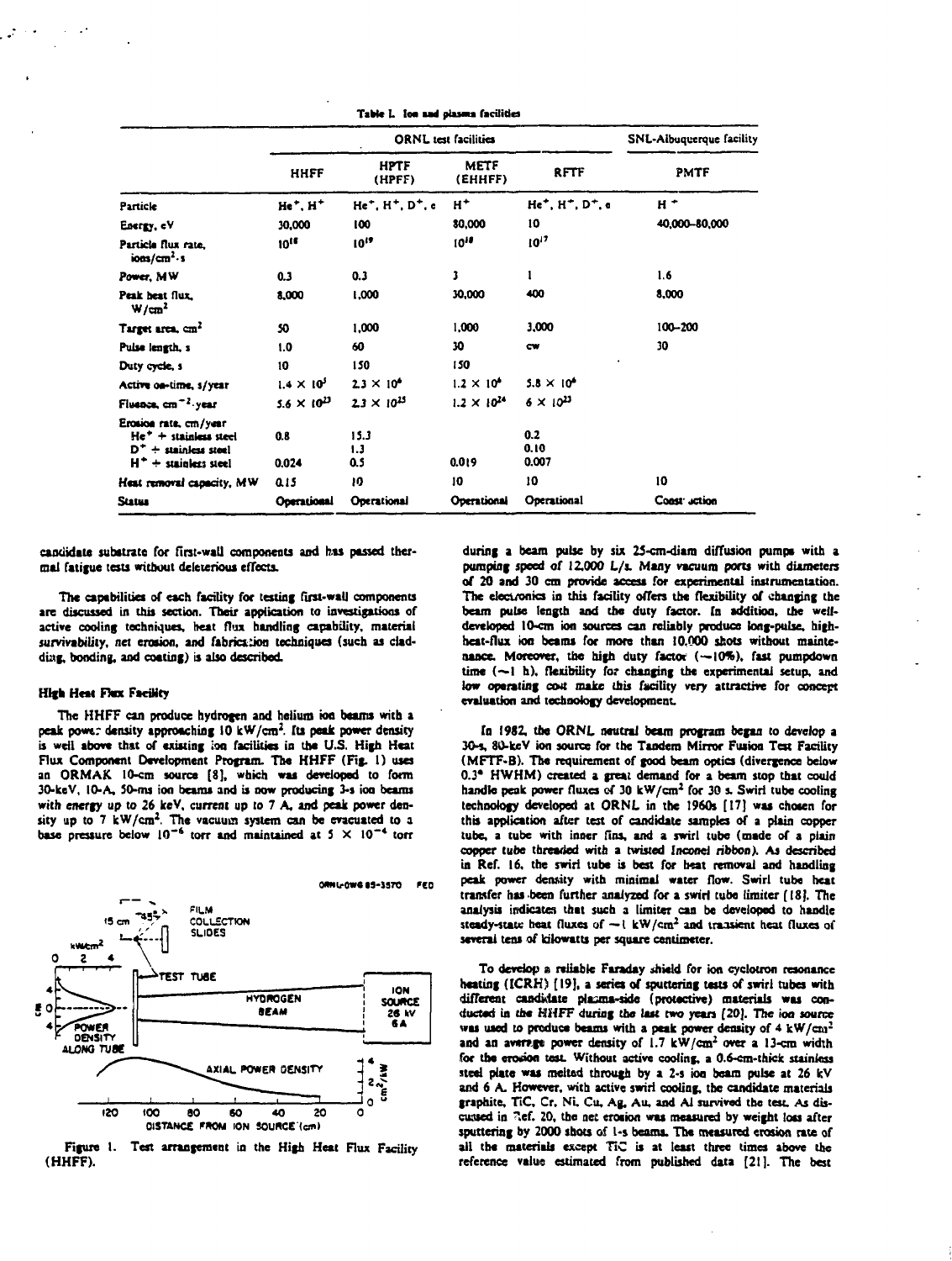|                                                                           | Material and coating type <sup>4</sup> |            |               |    |       |      |      |        |  |  |  |
|---------------------------------------------------------------------------|----------------------------------------|------------|---------------|----|-------|------|------|--------|--|--|--|
|                                                                           | Graphite                               | <b>TiC</b> | Cr            |    | Ni    | Cu   | Ag   | $\sim$ |  |  |  |
|                                                                           |                                        | PS         | EP            | PS | EP    |      | EP   | ËΡ     |  |  |  |
|                                                                           |                                        |            | Hydrogen Beam |    |       |      |      |        |  |  |  |
| Mass loss, mg                                                             | 18                                     | 17         | 38            |    | 62    | 132  | 256  | 228    |  |  |  |
| Number of sputtered<br>particles Nes.<br>$\times$ 10 <sup>29</sup> atoms  | 9.0                                    | 1.7        | 4.4           |    | 6.4   | 12.5 | 14.3 | 7.0    |  |  |  |
| Number of beam<br>particles N <sub>a.</sub><br>$\times 10^{22}$ particles | 21                                     | 1.6        | 1.6           |    | 1.6   | 1.6  | 1.6  | 1.6    |  |  |  |
| $N_{\rm SP}/N_{\rm B}$ , atoms/particle                                   | 0.04                                   | 0.01       | 0.03          |    | 0.04  | 0.08 | 0.09 | 0.04   |  |  |  |
| Sputter coefficient Sa.<br>atoms/ion                                      |                                        | 0.006      |               |    | 0.006 | 0.01 | 0.03 | 0.01   |  |  |  |

Table II. Erosion results of tested samples

"PS = Plasma-sprayed coating, EP = electroplating.

material is TiC, for which the measured erosion rate is only 1.6 time the reference value. The results of our tests are given in Table 11.

#### **Medium Energy Test Facility**

The . ETF, shown in Fig. 2, was designed and constructed to develop neutral beam injectors for the Princeton Large Torus (PLT) tokamak in 1976 [10]. The injectors were used to inject multimegawatt neutral beams that allowed PLT plasmas to achieve record temperatures [22].

The METF consists of two PLT beam line chambers at the two ends and a target chamber in the middle, with absolute valves to isolate them from each other. In each beam line chamber, a watercooled target stops the injected beams and a cryopump provides the primary vacuum pumping. This is the first cryopumped beam line developed for plasma heating. The base pressure is in the 10<sup>-9</sup>-torr range. Under neutral beam development and qualification, the hydrogen vapor pressure is in the middle of the 10<sup>-6</sup>-torr range. During beam or arc pulses, the chamber pressure can be raised to  $10^{-4}$  torr.

With the ion sources developed for PLT and the Impurity Study Experiment (ISX), the 40-keV, 60-A, 0.3-s ion beams have a peak

power density exceeding 15 kW/cm<sup>2</sup> at 2 m downstream [23]. The METF has been modified to permit 100-A source and 30 s source development. With Poloidal Divertor Experiment (PDX)/ISX sources, the peak power density for 50-keV, 100-A, 0.5-s ion beams approaches 30 kW/cm<sup>2</sup> at 2.5 m dewnstream. With the 30-s Advanced Positive fon Source (APIS) [14], the peak power density for 80-keV, 50-A ion beams is as high as 30 kW/cm<sup>2</sup> at 6 m downstream. In addition to the current facility capability of long  $(-30-1)$ pulses and extremely high power density  $(-30 \text{ kW/cm}^2)$ , the large volume, large vacuum ports (45 by 70 cm), and  $-1000$ -cm<sup>2</sup> beam area are all attractive features for testing high-heat-flux first-wall components. Hence, the METF can function as an Extra High Heat Flux Facility (EHHFF). This facility could be used for conditioning and qualifying full-scale, actively cooled pumped limiters or divertor plates. Overall cooling techniques can be tested, and the net sputtering crosion of plasma-side materials can be evaluated. Techniques of fabrication of duplex structures, including bonding, coating, brazing and cladding, can also be tested.

### **High Power Test Facility**

The HPTF is a cryopumped clean vacuum facility similar to the METF, as shown in Fig. 3. The facility can use a well-developed ion source or plasma generator to furnish high heat fluxes or high particle fluxes for first-wall component development applications.



Figure 2. Medium Energy Test Facility can be used as an Extra High He: Flux Facility (EHHFF).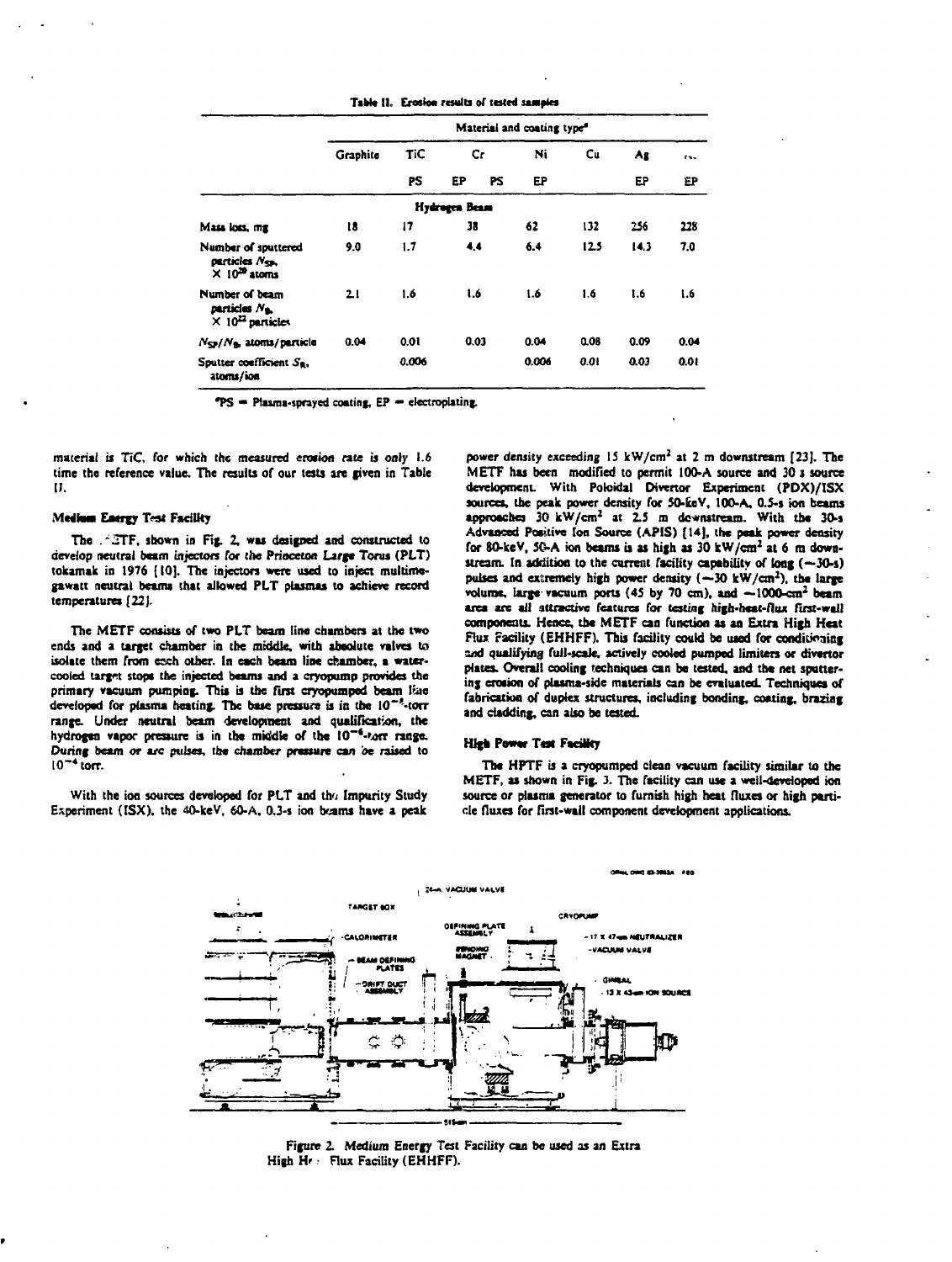

**Figure 3. High Power Test Facility can be used as a High Particle Flux Facility (HPFF).**

**The facility was constructed to develop high-power ion sources that can produce ion beams with energies up to ISO keV. The generic study of tetrode ion accelerators [24] revealed that the peak power density of ion beams can be increased by raising the ratio of** the electric field in the second gap to that in the first gap of the **accelerator. As shown in Fig. 4, the peak power density can be varied five** *times.* **Given the current understanding of accelerator physics, the range of power density variations should be easily extended to 100 times. In fact, the field ratio can be changed simply by varying the potential to the second (or gradient) grid in the accelerator, using a gradicn; grid modulator in the high-voltage power supply. For instance, to study the effects of transient heat fluxes (during plasma disruptions) on the protective surface materials of first-wall components, the ion source can be operated to produce 30-s ion beams with a 1-kW/cm<sup>1</sup> heat flux with a superimposed 20-ms, 100-kW/cm<sup>2</sup> transient heat flux. Under such extremely harsh conditions, the survivability of the protective materials and the integrity of fabrication techniques for duplexstructure components can be evaluated.**

**The sputtering erosion of protective material') is a factor of major concern for the lifetime of components. A facility that can** provide high fluxes of energetic particles (10<sup>18</sup> to 10<sup>19</sup> **particles/cm<sup>2</sup> -;) and iO to 1000 eV is needed. Ths HPTF can function as a high particle flux facility (HPFF) using a well-developed plasma generator (25]** *u* **a particle source. As noted in Table I. this facility can provide different charged particles (He\*, H\*, D\* , and e) at energies from tens to hundreds of electron volts and particle fluxes up to 10" particles/cm<sup>2</sup> -s. During one year's operation, if** the active on-time is  $2.3 \times 10^4$  s, the fluence will be up to  $2.3 \times$ **lO<sup>2</sup> \* particles/cm<sup>2</sup> . For stainless steel, the sputtering erosion rate is 15.3 cm/year for 100-eV** *He\** **ions, 13 cm/year for 100-eV D <sup>+</sup> ions, and 0.5 cm/year for 100-eV H\* ions. The high fluence features of this facility offer the opportunity to study the erosion of different protective materials with different charged particles at different energies. This summer, an experimental study of sputtering rates in graphite-covered Faraday shields revealed i 4X increase with RF power on an ICRH loop antenna [26]. The details of the physics arc being investigated.**



**Figure 4. Peak power density and divergence angle varied with the Held ratio for 90-keV, 9-A beams.**

## **RF Test Facility**

**The RFTF as constructed is designed to provide a national test facility for evaluating steady-state, high-power (—1.0-MW) ICRH systems and components [15]. As shown in Fig. 5, the facility consists of a vacuum vessel and two fully tested superconducting**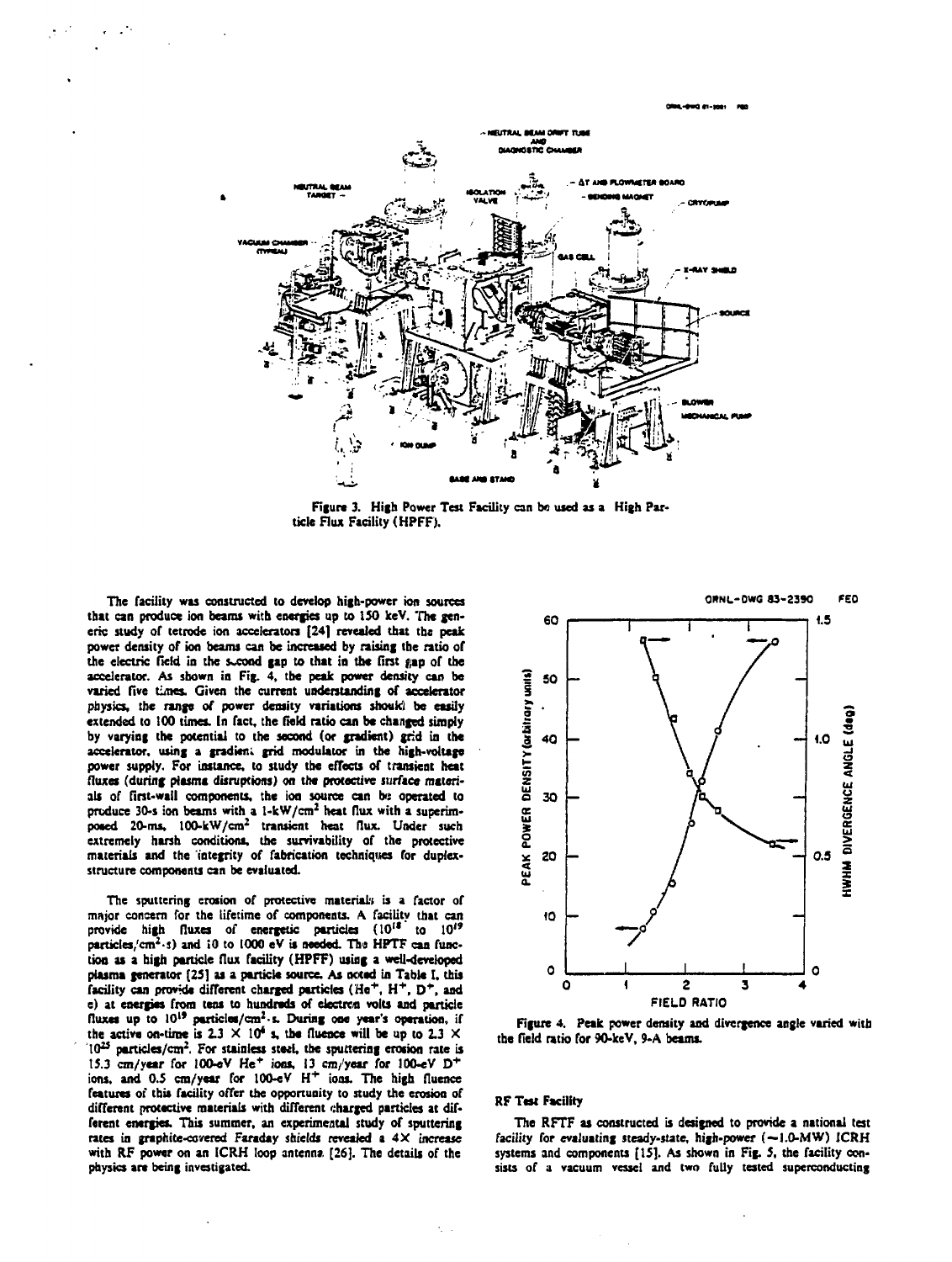

**Figure 5. RF Test Facility.** 

development magnets from the ELMO Bumpy Torus Proof-of-Principle (EBT-P) program. The vacuum vessel has a large port (74 **by 163 cm) ami a test volume (—1.5 m<sup>J</sup> ) adequate Tor evaluating RF launchers for Doublet III-L), Ton Supra, and the Tokamak** Fusion Test Reactor (TFTR). The magnets are arranged to form a **mirror ratio of 4.8 and are capable of generating a steady-state field of —3 T on the axis in the magnet throats. The 2000-L/s tur-bopumpt evacuate the vacuum vessel down to lO"<sup>r</sup> torr. Steadysute plasmas with a density of up to 5 X 10" cm"<sup>1</sup> and electron temperatures of —10 eV will be created by a dedicated 28-GHz,** 200-kW gyrotron. RF power sources with frequencies from 2 to 200 MHz and power from 1.5 to >1000 kW will be used for ICRH **component evaluations. If the ICRH power is successfully coupled into the plasma, ion temperatures are calculated to exceed 50 eV (27]. This facility can provide a plasma environment (with various RF beating sources) for simulating plasma edge conditions and evaluating first-wall components.**

## Conclusions

**It is clear that ORNL ion and plasma facilities can be employed** for first-wall component development and qualification. In particu**lar, the HPTF is the only controllable facility that can provide a heat load consisting of a long-pulse (—30-s) constant heat flux of t kW/cm<sup>2</sup> with a superimposed transient (— 20-ms) peak heat flux of —100 kW/cm<sup>2</sup> . Thus, this facility is extremely valuable for studying the thermal-mechanical properties of first-wall components and evaluating the erosion of protective materials due to sputtering, melting, and evaporating caused by the transient heat loads. The following tasks could be efficiently carried out using these ORNL facilities and other existing technology:**

- **applying the existing fabrication technology developed for quasi-stcady-uate neutral beam injectors and ion sources :o the development of steady-state, actively cooled first-wall components:**
- **conditioning first-wall components a\* they are developed;**
- **evaluating the heat flux handling capability of first-wall components as they are developed:**
- **testing the sputtering erosion of plasma-side (or protective) materials of first-wall components: and**
- **evaluating the feasibility of bonding, coating, or cladding techniques used to apply protective materials to first-wall components.**

#### **Acknowledgments**

**The authors would like to thank their colleagues for contributions to the technology research and development program in the areas of neutral beam and wuve heating. G. C. Barber, N. S. Pome, D. O. Sparks, and R. E. Wright are acknowledged for their electrical and electronics support; C. W. Blue, R. C. Davis, S. C. Forrester, J. A. Moeller, and F. SIuss for their support in test facility maintenance; S. K. Combs, W. K. Dagenhart, P. M. Ryan, and D.** *E.* **Schechter for their participation in experiment preparation, operation, and evaluation: and C. A. Foster, S. L. Milora, and J. H. Whealton for constructive discussions. The authors also wish to extend their thanks to L. A. Berry, D. S. Beard, J. F. Clarke, F. E Coffman, R. J. Oowling, G. M. Haas, O. B. Morgan, and H. S. Staten for their encouragement and endorsement of ORNL plasma heating technology research and development in the past decade.**

#### **References**

- **[1] W. M. Stacey et al., eds..** *The U.S. FED/INTOR Activity,* **USA/FED-lNTOR/82-1, I98Z**
- **[2] Proceedings of various International Conferences on Plasma-Surface Interactions, published in the** *Journal of Nuclear Materials.*
- **[3] P. K. Mioduuewski, /.** *NucL Naur..* **Vois. HI A 112, p. 253,1982.**
- **[4] M. M. Cohen and J. B. Roberto, presented at the Workshop oo High Heat Flux Materials for TFCX, Germantown, Maryland, April 17-18. 1984.**
- **[5] R. W. Conn et aL, eds..** *Technical Assessment of the Critical Issues and Problem Areas tit tht Plasma-Materials Interaction Field,* **PPG-76J, Center for Plasma Physics and Fusion Engineering, University of California at Los Angeles, 1984.**
- **(6] W. R. Becraft and K. H. Haseiton,** *The National RF Technology Research and Development Program Plan,* **CONF-8207S8, I98Z**
- **[7] C. C. Tsai et aL, "Testing capability at ORNL for the simu**lation of fusion plasma-wall interactions," presented at **NATO' International Advanced Course on Physics of Plasma-Wall Interactions in Controlled Fusion, Val-Morin, Quebec Canada, July 30-August 10, 1984.**
- **[8] O. B. Morgan, "High intensity ion source for thermonuclear research and development," in** *Proc 2nd Symp. on Ion Sources and Formation of Ion Beams,* **1974, paper VII-1.**
- **[9] T. C. Jemigan et aL, "The DuoPIGatron ion sources and neutral injection heating in ORMAK," in** *Proc 2nd Symp. on Ion Sources and Formation of Ion Beams.* **1974, paper Vt-9.**
- **[10] H. H. Haseiton et aL. "PLT and Doublet III neutral beam injection systems," in** *Proc 6th Symp. on Engineering Problems of Fusion Research,* **1975, p. 865.**
- **[11] C. C. Tsai et al., "DuoPIGatron ion sources for PLT injectors," in** *Proc. 7th Symp. on Engineering Problems of Fusion Research,* **1977. p. 278.**
- **[12] W. L Stirling et aL. "The new ORNL neutral beam transport system." in** *Proc 7th Symp. on Engineering Problems of Fusion Research,* **1977, p. 539.**
- **[13] W. L Gardner et aL, "The ORNL prototype PDX neutral beam injection system," in** *Proc 8th Symp. on Engineering Problems of Fusion Research,* **1979, p. 972.**
- **[14] M. M. Menon et aL, "Quasi-stcady-state multimegawatt ion source for neutral beam injection,"** *Rev. Sci. Instrum.,* **Vol. 56, p. 242, 1985.**
- **[IS] W. L. Gardner et aL, "The Oak Ridge RF test facility," paper presented at this symposium.**
- **[16] S. K. Combs et aL, "Compact, inexpensive target design for steady-state heat removal in high-heat-flux fusion applications,"** *Rjy. Sci Instrum.,* **VoL 5\*. p. 1526, 1985.**
- **[17] W. R. Gambill et aL,** *Ckem, Eng. Prog., VoL* **57, p. 127, 1961.**
- **(18] S. L. Milora et aL,** *A Numerical Model for Swiri Flow Cooling in High-Heat-Flux Panicle Beam Target and the*